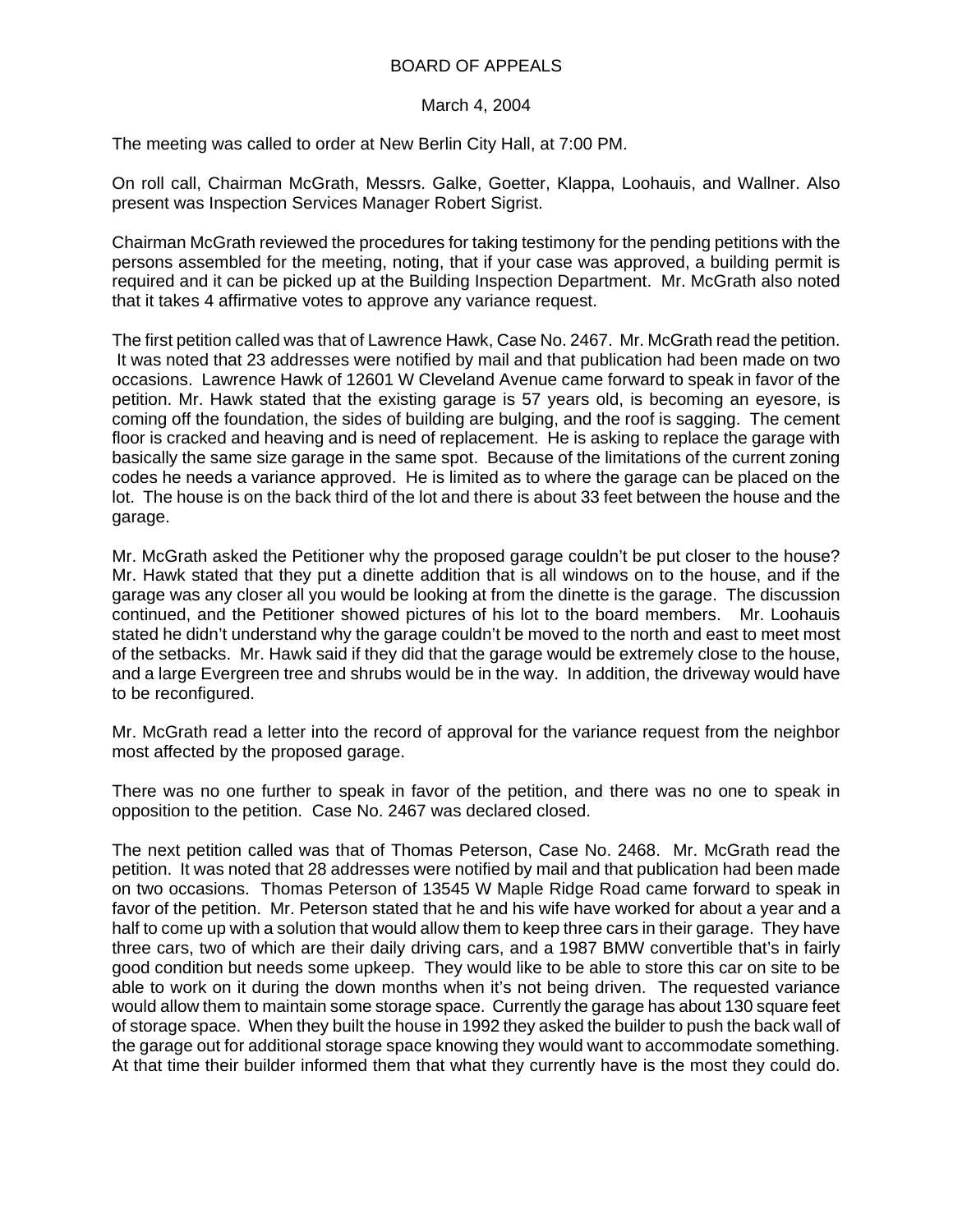After talking to other contractors, the Petitioner was told that structurally there were other things that could have been done to make the garage as long as they would have wanted to. Mr. Peterson stated they just didn't pursue the builder hard enough at the time.

They have looked at a number of other options such as building a stand alone garage behind the house, or an attached garage to the South side of the house opposite the existing garage. The first option would put the new structure in direct line of sight of both adjoining neighbors, require removal of a mature tree, and extension of a concrete drive to the rear of the house. In addition, a variance would be needed to meet the current requirements for a side drive. The second option would not be architecturally appealing and would require a separate driveway. A third option was to add a third stall on to the north side of the existing garage which would require a third garage door to the front. This would be less out of sight but would require the Petitioner to ask for what they thought would too much of a variance (13 or 14 feet), and they didn't feel right asking for that much. They then went back to looking at extending out the back of the existing attached garage.

At this point the Petitioner gave pictures to the Board showing the approximate footprint of where the proposed addition would be in relationship to the existing garage. Mr. Peterson stated they looked at putting a jog in the wall so they could stay within the setback, but if they did that, they would loose all the current storage space. They also looked at a storage lift inside the garage but most of those require a four-point post landing on the ground, which would take away storage space. With two children they need the space for bikes, wagons, etc.

Mr. McGrath asked why the house was built more to one side of the lot than the other. Mr. Peterson replied that when they built the house they had contemplated putting a sunroom or solarium on the south side of the house so they left the space open for that. He said it seemed like a good plan at the time but they are paying for it now. Mr. Peterson noted that they put in for a fivefoot variance, but after looking at the survey again and scaling it off with Mr. Sigrist, the amount of the variance actually needed is more like three feet.

At this point Mr. Goetter asked for clarification about the extension of the gable roof and discussion ensued.

Mr. McGrath asked if there was anyone else here to speak in favor of the variance.

Jack Pope, of 13555 W Maple Ridge Road, came forward to speak in favor of the variance. Mr. Pope stated that the Petitioner and his wife have discussed this for over a year, that he has looked at the plans, and as one the neighbors that would be affected, what Mr. Peterson has done makes sense. He understands his need for the third car space as he has gone through something similar himself. Mr. Pope stated that knows the Petitioner goes through things as thoroughly as can be done, and he thinks the variance request is appropriate and he agrees with it.

There was no one further to speak in favor of the petition.

Ed Sabinash, of 13525 W Maple Ridge Road came forward to speak against the petition for a variance. Mr. Sabinash stated that when they built their house the Peterson house was already in place. He stated they viewed the set back requirement of 15 feet as gospel. It seemed like a good thing because it would enhance and maintain the value of all the properties rather than every other one. Having come from the Milwaukee environment where 30 and 40-foot lots were quite common, the setback circumstance was a very positive one for them, and they paid dearly to get it. The proposed variance request takes that setback and voids it. If you change the setback regulation now, what prevents it from being changed again later?